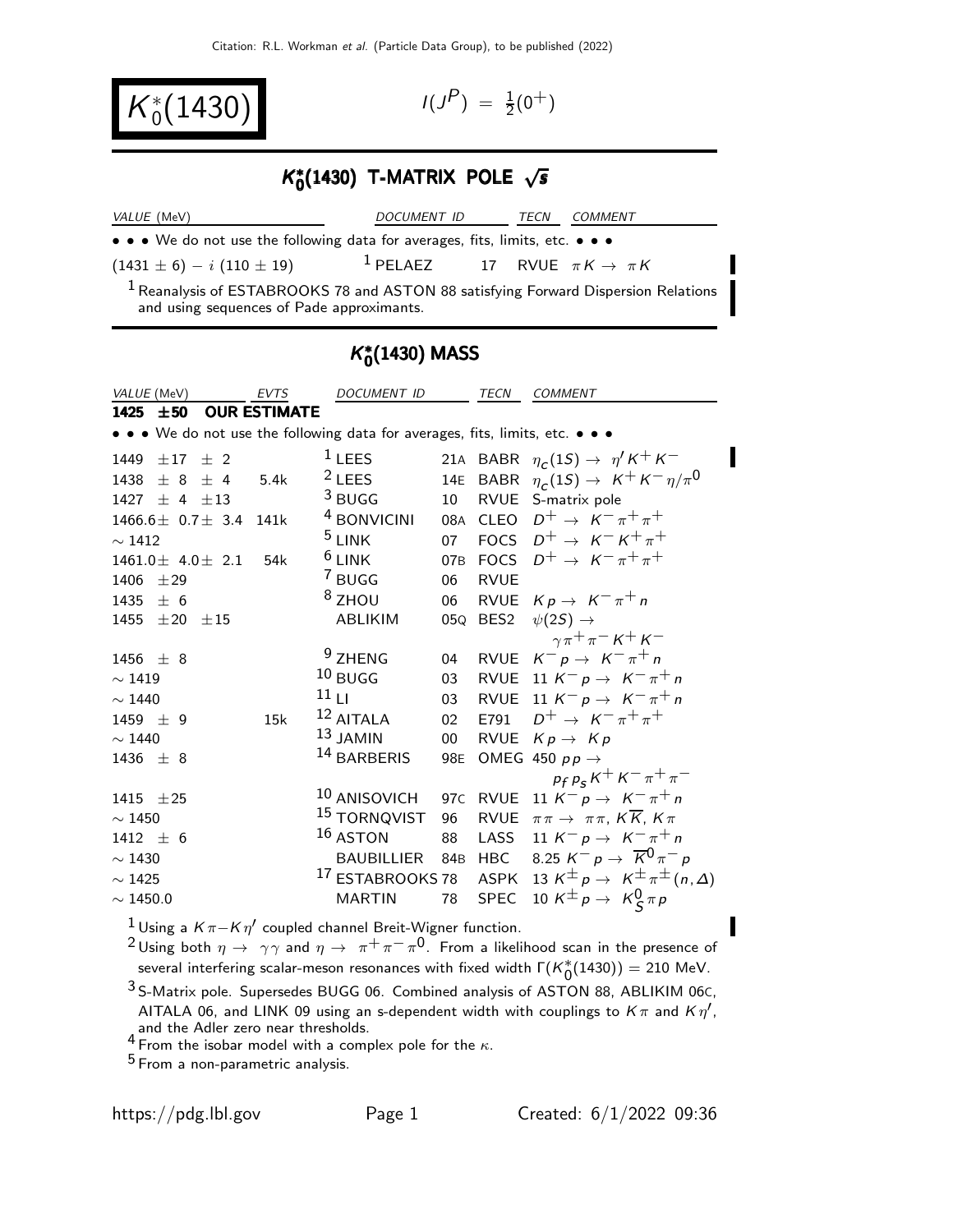<sup>6</sup> A Breit-Wigner mass and width.

<sup>7</sup> S-matrix pole. Reanalysis of ASTON 88, AITALA 02, and ABLIKIM 06C including the  $\kappa$  with an s-dependent width and an Adler zero near threshold.

8 S-matrix pole. Using ASTON 88 and assuming  $K_0^*(700)$ ,  $K_0^*(1950)$ .

<sup>9</sup> Using ASTON 88 and assuming  $K_0^*(700)$ .

10 T-matrix pole. Reanalysis of ASTON 88 data.

11 Breit-Wigner fit. Using ASTON 88.

12 Assuming a low-mass scalar  $K\pi$  resonance,  $\kappa$ (700).

13 T-matrix pole. Using data from ESTABROOKS 78 and ASTON 88.

14 JP not determined, could be  $K_2^*(1430)$ .

 $15$  T-matrix pole.

 $16$  Uses a model for the background, without this background they get a mass 1340 MeV, where the phase shift passes 90°.

17 Mass defined by pole position. From elastic  $K\pi$  partial-wave analysis.

| VALUE (MeV)                                                                   | EVTS                | DOCUMENT ID             |        | TECN        | COMMENT                                                                                |
|-------------------------------------------------------------------------------|---------------------|-------------------------|--------|-------------|----------------------------------------------------------------------------------------|
| 270 $\pm 80$                                                                  | <b>OUR ESTIMATE</b> |                         |        |             |                                                                                        |
| • • • We do not use the following data for averages, fits, limits, etc. • • • |                     |                         |        |             |                                                                                        |
| 210<br>$\pm 20 \pm 12$                                                        | 5.4k                | $1$ LEES                |        |             | 14E BABR $\eta_c(1S) \rightarrow K^+ K^- \eta/\pi^0$                                   |
| $\pm 10 \pm 40$<br>270                                                        |                     | $2$ BUGG                | 10     |             | RVUE S-matrix pole                                                                     |
| $174.2 \pm 1.9 \pm 3.2$                                                       | 141k                | <sup>3</sup> BONVICINI  |        |             | 08A CLEO $D^+ \rightarrow K^- \pi^+ \pi^+$                                             |
| $\sim 500$                                                                    |                     | $4$ LINK                |        |             | 07 FOCS $D^+ \rightarrow K^- K^+ \pi^+$                                                |
| $177.0 \pm 8.0 \pm 3.4$                                                       | 54k                 | $5$ LINK                |        |             | 07B FOCS $D^+ \rightarrow K^- \pi^+ \pi^+$                                             |
| 350 $\pm 40$                                                                  |                     | $6$ BUGG                | 06     | <b>RVUE</b> |                                                                                        |
| 288 $\pm 22$                                                                  |                     | $7$ ZHOU                | 06     |             | RVUE $Kp \rightarrow K^-\pi^+n$                                                        |
| 270 $\pm 45$ $^{+30}_{-35}$                                                   |                     | <b>ABLIKIM</b>          | 05Q    |             | BES2 $\psi(2S) \rightarrow \gamma \pi^+ \pi^- K^+ K^-$                                 |
| $\pm$ 31<br>217                                                               |                     | <sup>8</sup> ZHENG      | 04     |             | RVUE $K^- p \rightarrow K^- \pi^+ n$                                                   |
| $\sim$ 316                                                                    |                     | $9$ BUGG                | 03     |             | RVUE 11 $K^- p \rightarrow K^- \pi^+ n$                                                |
| $\sim$ 350                                                                    |                     | 10 <sub>LI</sub>        | 03     |             | RVUE 11 $K^- p \rightarrow K^- \pi^+ n$                                                |
| 175 $\pm$ 17                                                                  | 15k                 | $11$ AITALA             | 02     |             | E791 $D^+ \to K^- \pi^+ \pi^+$                                                         |
| $\sim$ 300                                                                    |                     | $12$ JAMIN              | $00\,$ |             | RVUE $Kp \rightarrow Kp$                                                               |
| 196 $\pm 45$                                                                  |                     | 13 BARBERIS             | 98E    |             | OMEG 450 $pp \rightarrow$                                                              |
|                                                                               |                     |                         |        |             | $p_f p_s K^+ K^- \pi^+ \pi^-$                                                          |
| 330 $\pm 50$                                                                  |                     | <sup>9</sup> ANISOVICH  |        |             | 97C RVUE 11 $K^- p \to K^- \pi^+ n$                                                    |
| $\sim$ 320                                                                    |                     | <sup>14</sup> TORNQVIST | 96     |             | RVUE $\pi \pi \rightarrow \pi \pi$ , $K \overline{K}$ , $K \pi$                        |
| 294 $\pm 23$                                                                  |                     | <b>ASTON</b>            | 88     | LASS        | 11 $K^- p \to K^- \pi^+ n$                                                             |
| $\sim 200$                                                                    |                     | BAUBILLIER 84B          |        |             | HBC 8.25 $K^- p \rightarrow \overline{K}^0 \pi^- p$                                    |
| 200<br>to 300                                                                 |                     |                         |        |             | <sup>15</sup> ESTABROOKS 78 ASPK 13 $K^{\pm}p \rightarrow K^{\pm} \pi^{\pm}(n,\Delta)$ |
|                                                                               |                     |                         |        |             |                                                                                        |

# K ∗  $_{0}^{*}(1430)$  WIDTH

 $1$  Using both  $\eta \to \gamma \gamma$  and  $\eta \to \pi^+ \pi^- \pi^0$ . From a likelihood scan in the presence of several interfering scalar-meson resonances with fixed mass  $M(K_0^*(1430)) = 1435$  MeV.

2 S-Matrix pole. Supersedes BUGG 06. Combined analysis of ASTON 88, ABLIKIM 06C, AITALA 06, and LINK 09 using an s-dependent width with couplings to  $K\pi$  and  $K\eta'$ , and the Adler zero near thresholds.<br><sup>3</sup> From the isobar model with a complex pole for the  $\kappa$ .

4 From a non-parametric analysis.

5 A Breit-Wigner mass and width.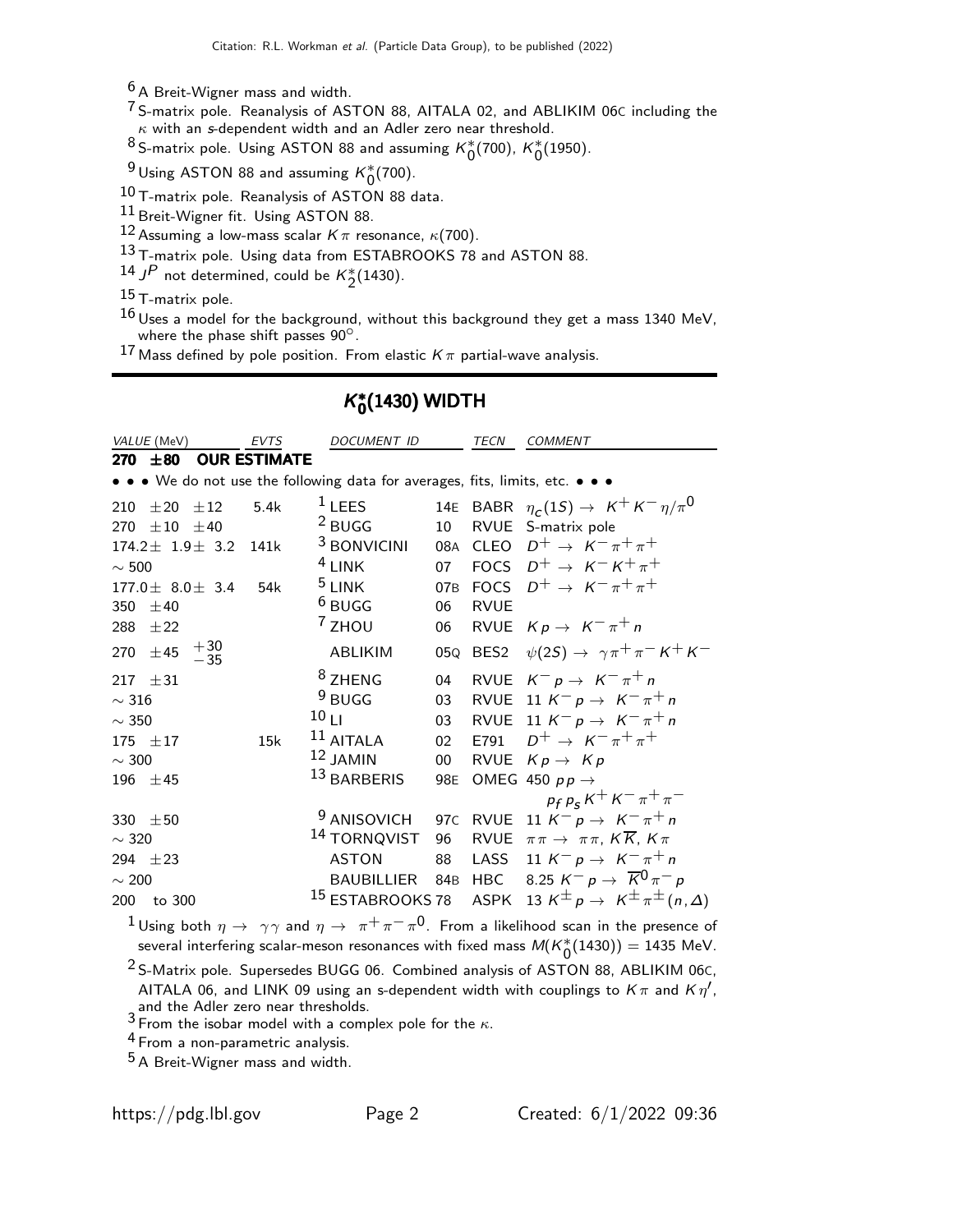$^6$  S-matrix pole. Reanalysis of ASTON 88, AITALA 02, and ABLIKIM 06C including the  $\kappa$  with an s-dependent width and an Adler zero near threshold.

 $\frac{7}{100}$ S-matrix pole. Using ASTON 88 and assuming  $K_0^*(700)$ ,  $K_0^*(1950)$ .

 $^8$  Using ASTON 88 and assuming  $K_0^*(700)$ .

 $9$  T-matrix pole. Reanalysis of ASTON 88 data.

10 Breit-Wigner fit. Using ASTON 88.

11 Assuming a low-mass scalar  $K\pi$  resonance,  $\kappa$ (700).

12 T-matrix pole. Using data from ESTABROOKS 78 and ASTON 88.

13 JP not determined, could be  $K_2^*(1430)$ .

14 T-matrix pole.

<sup>15</sup> From elastic  $K\pi$  partial-wave analysis.

# K ∗  $_{0}^{*}(1430)$  DECAY MODES

| Mode                       | Fraction $(\Gamma_i/\Gamma)$          |
|----------------------------|---------------------------------------|
| $\Gamma_1$ $K \pi$         | $(93 \pm 10) \%$                      |
| $\Gamma_2$ $K\eta$         | $(8.6 \frac{+}{-} \frac{2.7}{3.4})$ % |
| $\Gamma_3$ $K \eta' (958)$ | seen                                  |

# K ∗  $_{0}^{\ast}(1430)$  BRANCHING RATIOS

| $\Gamma(K\pi)/\Gamma_{\rm total}$ |              |                    |    |      |                         |                                                                       | $\Gamma_1/\Gamma$                                  |
|-----------------------------------|--------------|--------------------|----|------|-------------------------|-----------------------------------------------------------------------|----------------------------------------------------|
| <b>VALUE</b>                      |              | <b>DOCUMENT ID</b> |    | TECN | CHG                     | <b>COMMENT</b>                                                        |                                                    |
| $0.93 \pm 0.04 \pm 0.09$          | <b>ASTON</b> |                    | 88 | LASS | $\overline{\mathbf{0}}$ | 11 K <sup>-</sup> p $\rightarrow$ K <sup>-</sup> $\pi$ <sup>+</sup> n |                                                    |
| $\Gamma(K\eta)/\Gamma(K\pi)$      |              |                    |    |      |                         |                                                                       | $\Gamma_2/\Gamma_1$                                |
| VALUE $(\% )$                     | <b>EVTS</b>  | DOCUMENT ID        |    |      | TECN                    | COMMENT                                                               |                                                    |
| $9.2\pm2.5\frac{+1.0}{-2.5}$      | 5.4k         | $1$ LEES           |    |      |                         |                                                                       | 14E BABR $\eta_c(1S) \rightarrow K^+K^-\eta/\pi^0$ |

 $1$  Using both  $\eta \to -\gamma\gamma$  and  $\eta \to -\pi^+\pi^-\pi^0$ . From a Dalitz analysis in the presence of several interfering scalar-meson resonances.

| $\Gamma(K\eta'(958))/\Gamma_{\text{total}}$   |                    |          |      |                                                  | $\Gamma_3/\Gamma$   |
|-----------------------------------------------|--------------------|----------|------|--------------------------------------------------|---------------------|
| VALUE                                         | <b>DOCUMENT ID</b> | TECN     |      | COMMENT                                          |                     |
| seen                                          | ABLIKIM            | 14J BES3 |      | $\psi(2S) \rightarrow \gamma K^+ K^- \eta'(958)$ |                     |
| $\Gamma(K\eta'(958))/\Gamma(K\pi)$            |                    |          |      |                                                  | $\Gamma_3/\Gamma_1$ |
| <i>VALUE</i>                                  | <b>DOCUMENT ID</b> |          | TECN | <b>COMMENT</b>                                   |                     |
| $0.397 \pm 0.064 \pm 0.054$                   | $1$ LEES           |          |      | 21A BABR $\eta_c(1S) \rightarrow \eta' K^+ K^-$  |                     |
| <sup>1</sup> Using $K\pi$ data from LEES 14E. |                    |          |      |                                                  |                     |

# K ∗  $_{0}^{\ast}(1$ 430) REFERENCES

| LEES    | 21A PR D104 072002 | J.P. Lees <i>et al.</i>              | (BABAR Collab.)  |
|---------|--------------------|--------------------------------------|------------------|
| PELAEZ  | 17 EPJ C77 91      | J.R. Pelaez. A.Rodas. J.R. de Elvira |                  |
| ABLIKIM | 14.J PR D89 074030 | M. Ablikim <i>et al.</i>             | (BESIII Collab.) |
| LEES    | 14E PR D89 112004  | J.P. Lees <i>et al.</i>              | (BABAR Collab.)  |
| BUGG    | 10 PR D81 014002   | D.V. Bugg                            | (LOQM)           |

′